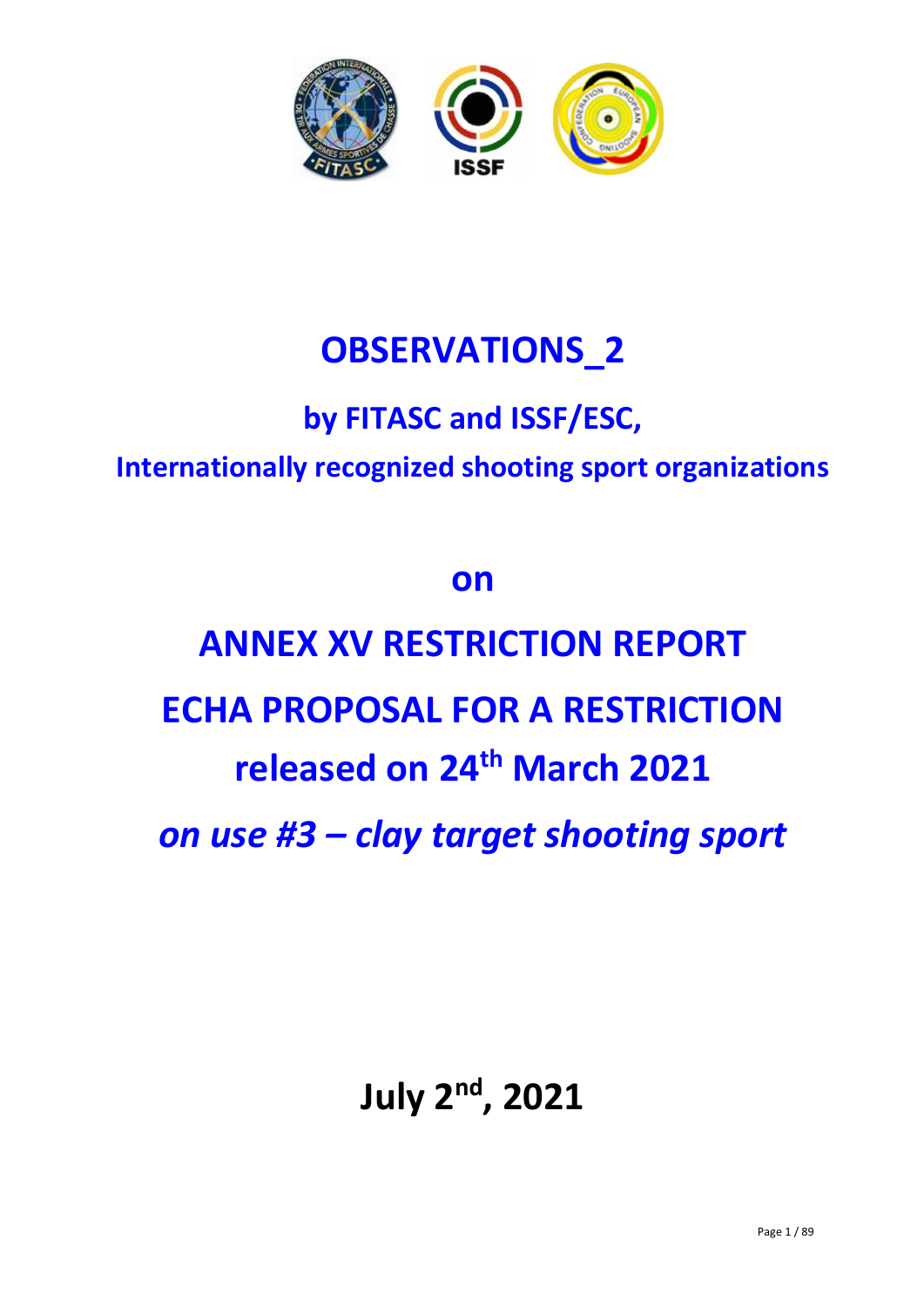

## Table des matières

- 1 [About all restriction options: reference to the points 34, 35, 36 and 37 of the file](#page-2-0)  "*[Observations by FITASC/ISSF on Annex XV restriction report](#page-2-0) – ECHA Proposal for a restriction (observations on use #3 – [clay target shooting sport\) dated 4](#page-2-0)th May 2021* " .........................3
- 2 Specially about RO3 [restriction option: reference to the point 29 of the file "](#page-2-1)*Addendum by [FITASC and ISSF/ESC, internationally recognized shooting sport organizations](#page-2-1)*"....................3
- 3 [Specially about RO3 restriction option: more environmental arguments in favor of allowing](#page-3-0)  [lead use for clay target sport shooting within the implementation of a "European Lead](#page-3-0)  [Management Charter for Sport Shooting Ranges"](#page-3-0) ..................................................................4
- 4 [Reference to the general conclusion of "Addendum by FITASC and ISSF/ESC, internationally](#page-8-0)  recognized shooting sport organizations" [...............................................................................9](#page-8-0)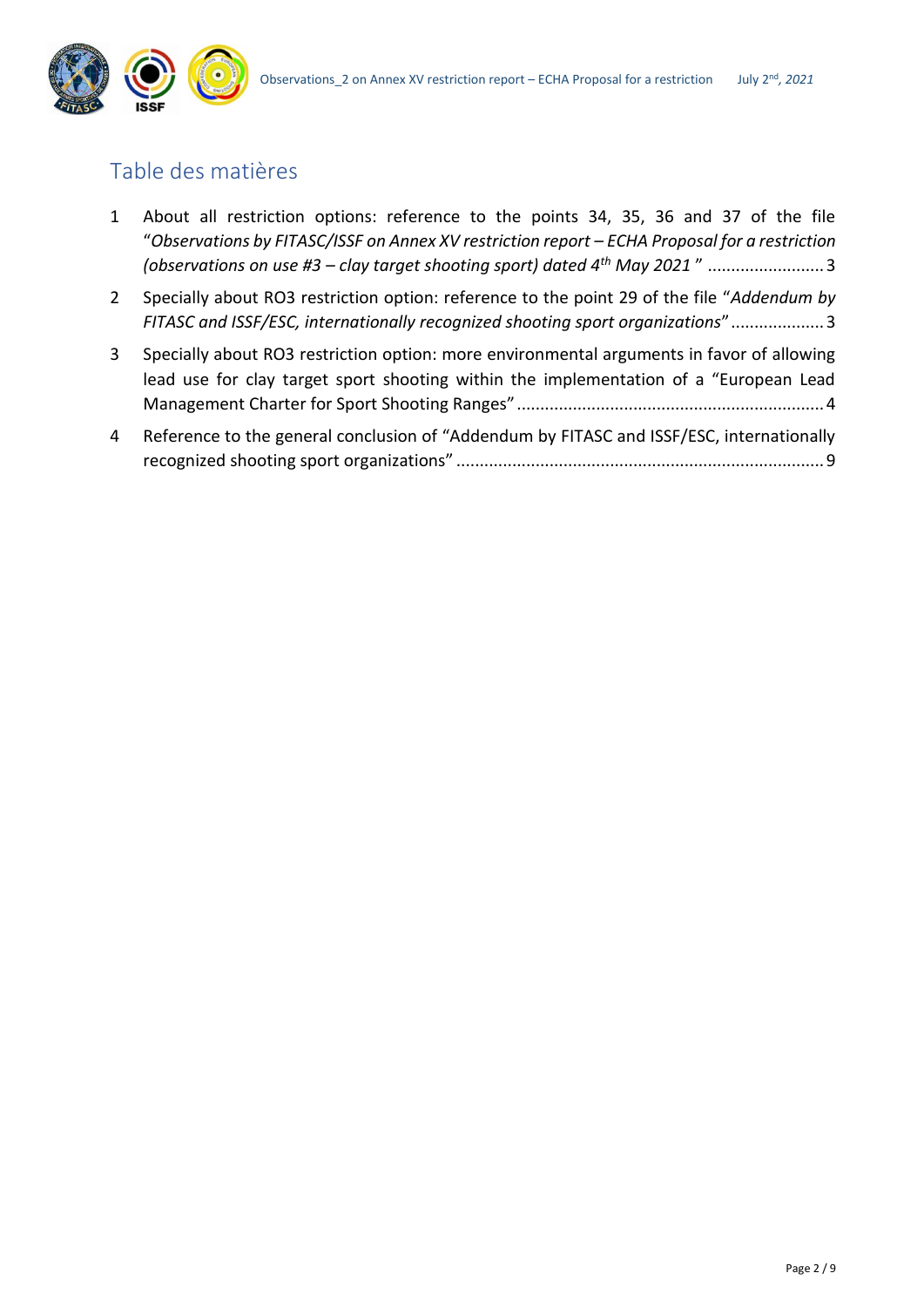

The present document aims to clarify FITASC and ISSF (ESC) position and to comment the ECHA document named "ANNEX XV RESTRICTION REPORT – Lead in outdoor shooting and fishing", **in view of the coming discussions on proportionality and derogations proposed by ECHA.** In the following, this will be referred to as "the ECHA document" or "the ECHA proposal".

This document follows previous studies carried out by the FITASC and ISSF/ESC and which were realized as a contribution to:

- [the document named "Contribution of FITASC prior to ECHA's decision regardi](https://www.fitasc.com/upload/images/echa_mai_2021/20200720_eng_fitasc_doc_contribution_echa.pdf)ng a possible call for restrictions on the use of lead shot at clay target shooting ranges", [dated July 17th, 2020;](https://www.fitasc.com/upload/images/echa_mai_2021/20200720_eng_fitasc_doc_contribution_echa.pdf)
- the related "Addendum [by FITASC and ISSF/ESC, internationally recognized shooting](https://www.fitasc.com/upload/images/echa_mai_2021/20210504_addendum_may21_to_fitasc_contribution_july20.pdf)  [sport organizations",](https://www.fitasc.com/upload/images/echa_mai_2021/20210504_addendum_may21_to_fitasc_contribution_july20.pdf) dated 4<sup>th</sup> May 2021;
- The relat[ed "Observations by FITASC/ISSF on Annex XV restriction report –](https://www.fitasc.com/upload/images/echa_mai_2021/20210504_fitasc_issf_observations_may21_to_echa_proposal_march21.pdf) ECHA [Proposal for a restriction \(observations on use #3](https://www.fitasc.com/upload/images/echa_mai_2021/20210504_fitasc_issf_observations_may21_to_echa_proposal_march21.pdf) – clay target shooting sport)", dated [May 4th, 2021;](https://www.fitasc.com/upload/images/echa_mai_2021/20210504_fitasc_issf_observations_may21_to_echa_proposal_march21.pdf)
- [The Excerpt of the letter from ISSF to ECHA dated 23rd December 2019.](-%09https:/www.fitasc.com/upload/images/echa_mai_2021/20191223_excerpt_lettre_issf_to_echa.pdf)
- <span id="page-2-0"></span>**1 About all restriction options: reference to the points 34, 35, 36 and 37 of the file "***[Observations by FITASC/ISSF on Annex XV restriction report](https://www.fitasc.com/upload/images/echa_mai_2021/20210504_fitasc_issf_observations_may21_to_echa_proposal_march21.pdf)  – [ECHA Proposal for a restriction \(observations on use #3](https://www.fitasc.com/upload/images/echa_mai_2021/20210504_fitasc_issf_observations_may21_to_echa_proposal_march21.pdf) – clay target [shooting sport\) dated 4](https://www.fitasc.com/upload/images/echa_mai_2021/20210504_fitasc_issf_observations_may21_to_echa_proposal_march21.pdf)th May 2021* **"**

We invite you to read our analysis of the points 34 and 35 (page 37) and our analysis of the points 36 and 37 (page 42), explaining why all restriction options for sport shooting with lead gunshot are not feasible.

## <span id="page-2-1"></span>**2 Especially about RO3 restriction option: reference to the point 29 of the file "***[Addendum by FITASC and ISSF/ESC, internationally recognized](https://www.fitasc.com/upload/images/echa_mai_2021/20210504_addendum_may21_to_fitasc_contribution_july20.pdf)  [shooting sport organizations](https://www.fitasc.com/upload/images/echa_mai_2021/20210504_addendum_may21_to_fitasc_contribution_july20.pdf)***"**

Below an excerpt of point 29 "Addendum to  $8 - 8.1$  Scientific Conclusion", written by Dr Jean-Louis Sévêque, Hydrogeochemist, Independent environmental expert and Court Expert:

"2. ECHA requires/ annual lead recovery of at least 90%. From where this number 90% comes from? What is the scientific basis? It has been shown above that if lead could be toxic for human being, the most important parameter is the biodisponibility, and mainly the gastric bioaccessibility, for lead. And what is the form of ingested lead? A bullet? Certainly not on a clay target shooting range. Gas? lead is not volatile. Dust due to the friction of lead on a pebble in the ground because of the wind? Yes, probably the only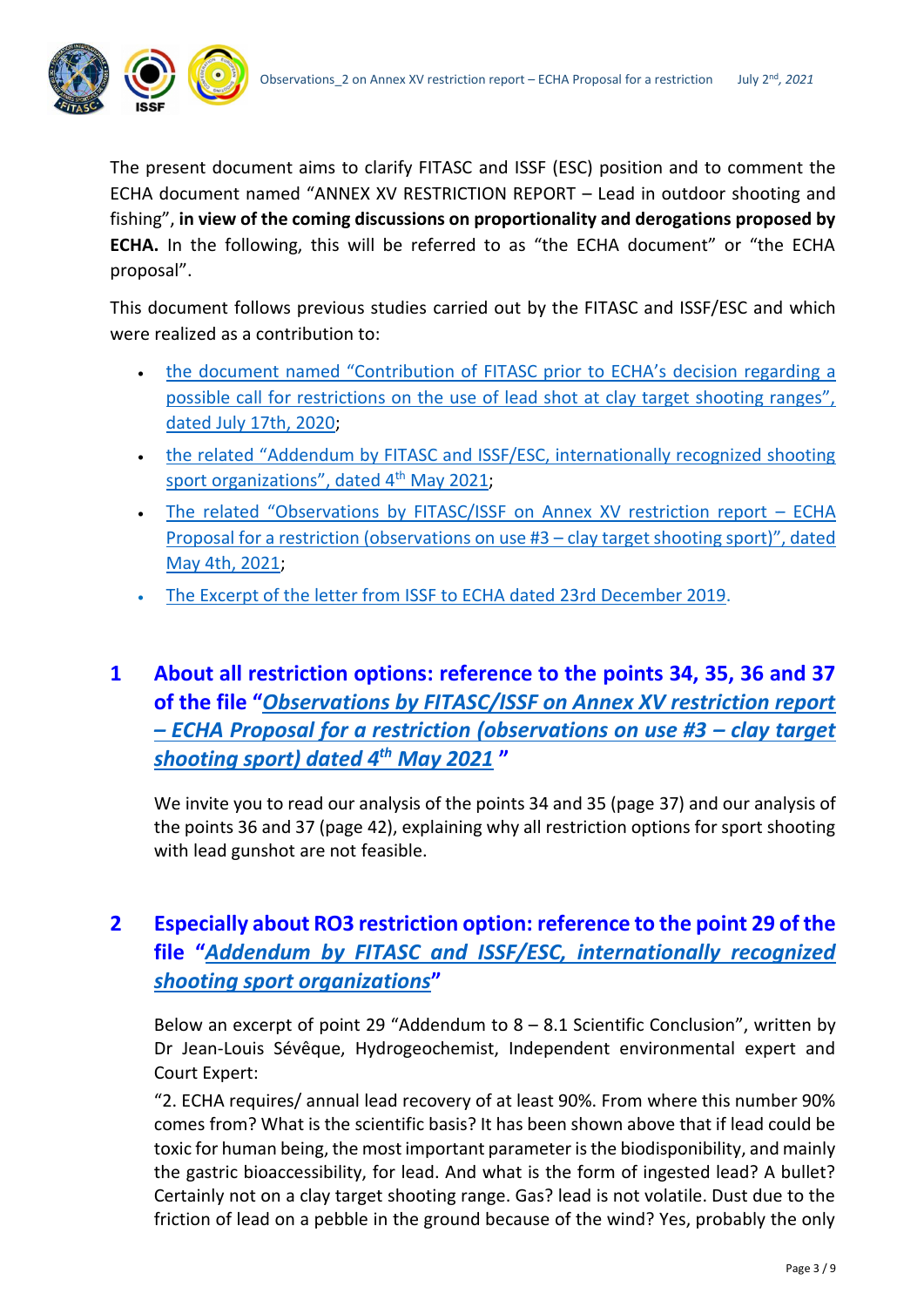

transfer way. The question is: what is the relationship between the amount of lead in the soil and the lead dust produced? What is the bioavailability of lead dust? And so far, why 90%? In the meantime, ECHA said annual lead recovery. Once again, from where this number 1 year comes from? What is the scientific basis?"

## <span id="page-3-0"></span>**3 Especially about RO3 restriction option: more environmental arguments in favor of allowing lead use for clay target sport shooting within the implementation of a "European Lead Management Charter for Sport Shooting Ranges"**

Below an analysis written by Dr Jean-Louis Sévêque, Hydrogeochemist, Independent environmental expert and Court Expert:

#### **1. Preamble**

In general, the Annex XV restriction report of ECHA fails to systematically and critically assess, correct, and synthesise the lead health effects literature that forms the basis for the human health risk assessment to give an accurate synthesis of knowledge and uncertainty about lead health effects. This is especially relevant for complex findings from human epidemiology studies that form the basis for dose-response estimates for several endpoints.

Therefore, the Annex XV restriction report fails to present a quantitative assessment of environmental risks from leaded ammunition, using old data and old model. Regretfully, this CSR does not consider or refer to evidence provided to ECHA in December 2020 through an Exposure and Risk Assessment on Use of Lead in Ammunition ("the Ammunition CSR"; AFEMS, 2019)<sup>1</sup>. One example to illustrate this lack of data for the qualitative assessment, which strongly evolved from 2000 to now, made to assess risks of lead ions at various scenarios for soil, surface water or underground water, birds and of course human being: the conceptual model.

We remind you that the conceptual model is a real and true inventory of the environment or of the involved site. The conceptual model offers, in general, the possibility to specify the relationships between:

- 1. Sources of pollution;
- 2. The different transfer media and their characteristics, which determine the extent of pollution;
- 3. The issues to be protected: the local populations, the uses of the surroundings and the environment,
- 4. The environments of exposure, and the natural resources to be protected.

 $<sup>1</sup>$  ILA submission, dated 4th May, 2021 - 18 pages</sup>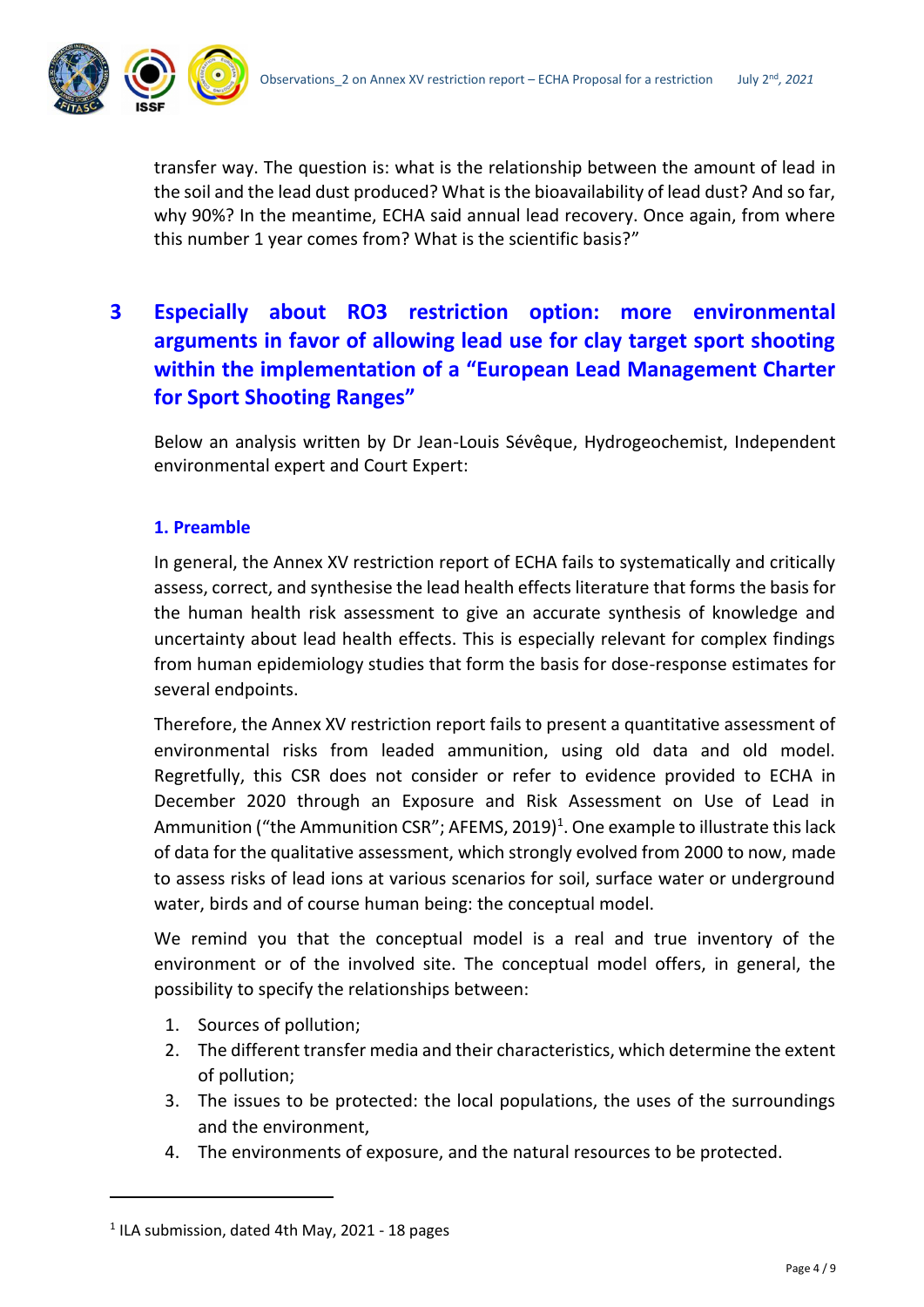

The construction of the conceptual model is based on the collection of information that may require documentary research, surveys of users of the site or the environment, and / or measurement campaigns carried out on site. None of this appears to have been done (conceptual model is never mentioned in this annex), and therefore nothing is related to conceptual model in ECHA's "ANNEX XV RESTRICTION REPORT", hence the necessary updating and complete rewrite of this annex.

ECHA should perform a more robust risk assessment using the three main parameters: source of danger, targets and routes of transfer. A more robust risk assessment is required for lead alternatives in shooting applications to better justify lead restrictions/promote alternatives for those applications like steel. ECHA has an obligation to conduct its own rigorous analysis and should not simply repeat selected opinions and findings from the literature, sometime very old data.

#### **2. Introduction**

ECHA, the European Chemical Agency, in its document named: "*ANNEX to the ANNEX XV RESTRICTION REPORT - PROPOSAL FOR A RESTRICTION OF LEAD IN OUTDOOR SHOOTING AND FISHING*" proposed the restriction R03 where the use of lead could be authorized under certain conditions but, with several counterparts:

- *Regular [at least once a year] lead shot recovery with [>90 %] effectiveness (calculated based on mass balance of lead used vs lead recovered) to be achieved by appropriate means (such as walls and/or nets, and/or surface coverage); AND*
- *Monitoring and treatment of surface (run-off) water to ensure compliance with the Environmental Quality Standards of the Water Framework Directive; AND*
- *[Ban of any agricultural use within site boundary]<sup>2</sup> .*

At last*,* ECHA admits that banning the use of lead in shooting ranges is not the solution, as FITASC/ISSF have largely technically and scientifically demonstrated: this is because exposure scenarios are very important tools for improving the safe use of chemicals in Europe. They provide information on how the exposure of workers, consumers and the environment to substances can be controlled in order to ensure their safe use. And the exposure scenarios in this annexe seem not to be up to date. Thus, ECHA proposes restrictive scenarios which require a certain modulation of the proposals.

#### **3. Management of surface (run-off) water**

FITACS/ISSF definitely agree with this measure which will be a very strong incentive in the European charter that we are proposing since the beginning, to write for better lead management on shooting ranges. This position is also widely developed in the American

 $2$  This is an evidence, no discussion about that point, no agricultural use.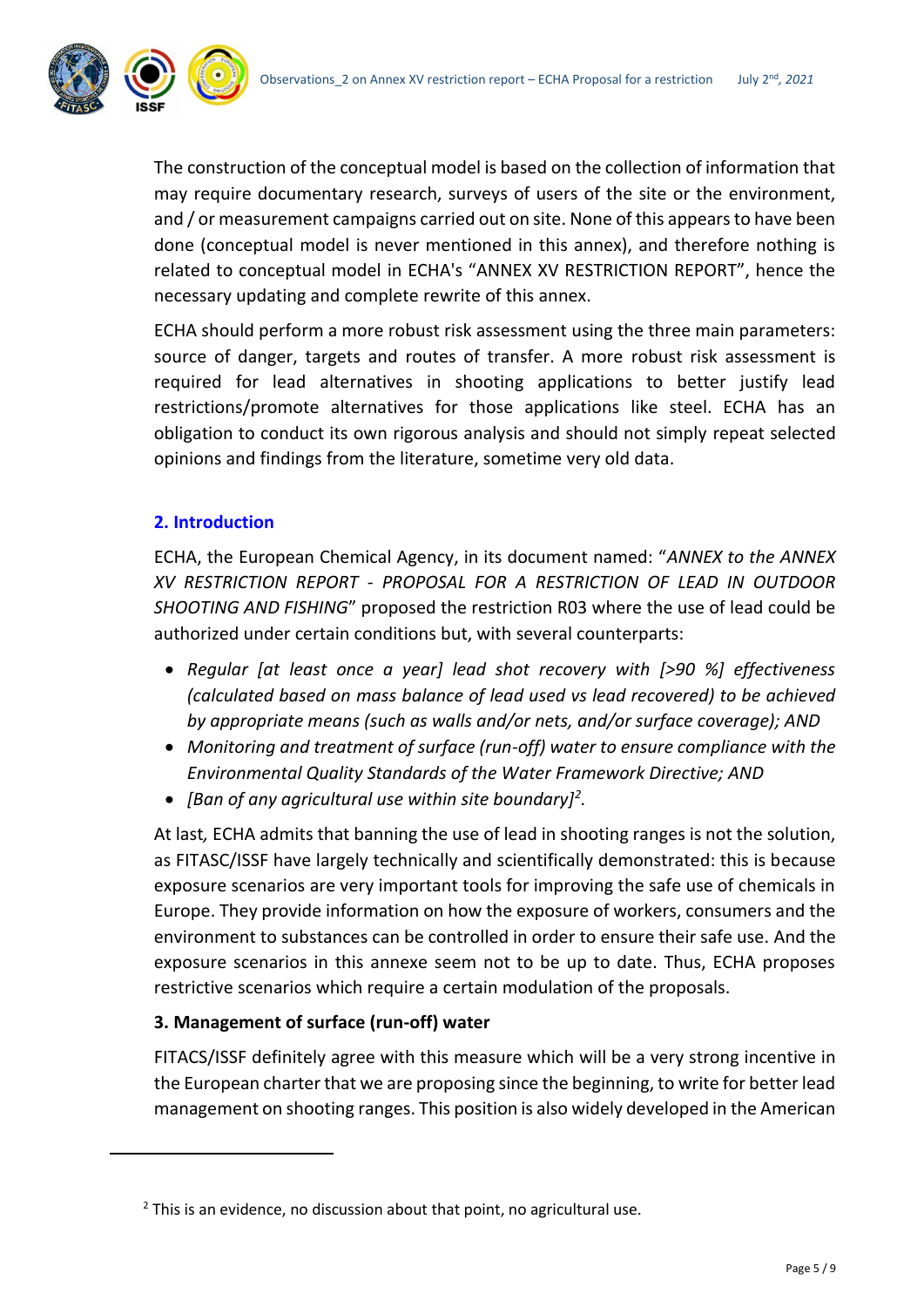

paper of the Electrochemical society, which title is "Experience of Lead Pollution Control in Outdoor Shooting Ranges in the United States", published in 2021<sup>3</sup>.

We all know that lead pellets only penetrate a few centimetres into the soil after shooting. ECHA said in the above-mentioned CSR that the "soil depth" represents the depth range for the top soil layer which is of interest. In the ECHA guidance, the depth of 20 cm is taken because this depth usually has a high root density of crops, and represents the ploughing depth. For grassland, the depth is less (10 cm) since grasslands are not ploughed. Depending on the condition at the shooting range (soil vegetation, morphology, operation, ground water, climate, etc.), the inputs of Pb shot, clays material and wads are mainly accumulated in surface-close layers, i.e. in a soil depth of up to approximatively 30 cm below the area's surface, in individual cases also deeper.

And we also all know that during intense rainy episodes, the lead pellets are carried away by the runoff waters and can then reach the natural environment. It is imperative to control soil erosion and surface water runoff to prevent the migration of lead. There are two factors affecting the content of lead in surface water: the amount of lead debris and runoff speed.

Thus, it is necessary, even a requirement, to set up treatments along the rainwater evacuation pipelines to trap these lead pellets to prevent their migration into the natural environment. Many measures can be adopted to control the water flow velocity using plant and organic ground cover; implementing engineering control to reduce surface water runoff. These traps are a simple and efficient way to collect lead for its subsequent recovery. All these methods will be described in the European charter.

So, the monitoring and treatment of surface (runoff) water to ensure compliance with the Environmental Quality Standards of the Water Framework Directive must be done.

#### **4. Lead shot management**

ECHA proposes a regular lead shot recovery with at least 90 % effectiveness, and at least once a year. This restriction should be applicable only in some very strict conditions. Why? The demonstration is made by the Finnish Shooting Sport Federation (FSSF), in cooperation with the Finnish Hunters Association and the Finnish Wildlife Agency as well as few other organizations, who has published a video [\(https://www.youtube.com/watch?v=MqHmB6o5EH0\)](https://www.youtube.com/watch?v=MqHmB6o5EH0) to clarify to ECHA the different shooting sport disciplines, the different kinds of shooting ranges as well as several lead management methods and techniques but, and above all, also indicates that management methods are SITE SPECIFIC. This is one of the reasons why this restriction scenario has to be better founded and ECHA must perform a more robust risk assessment for lead alternatives in shooting applications.

<sup>3</sup> [Xu Li et al 2021 IOP Conf. Ser.: Earth Environ. Sci. 769 022014](https://iopscience.iop.org/article/10.1088/1755-1315/769/2/022014/pdf)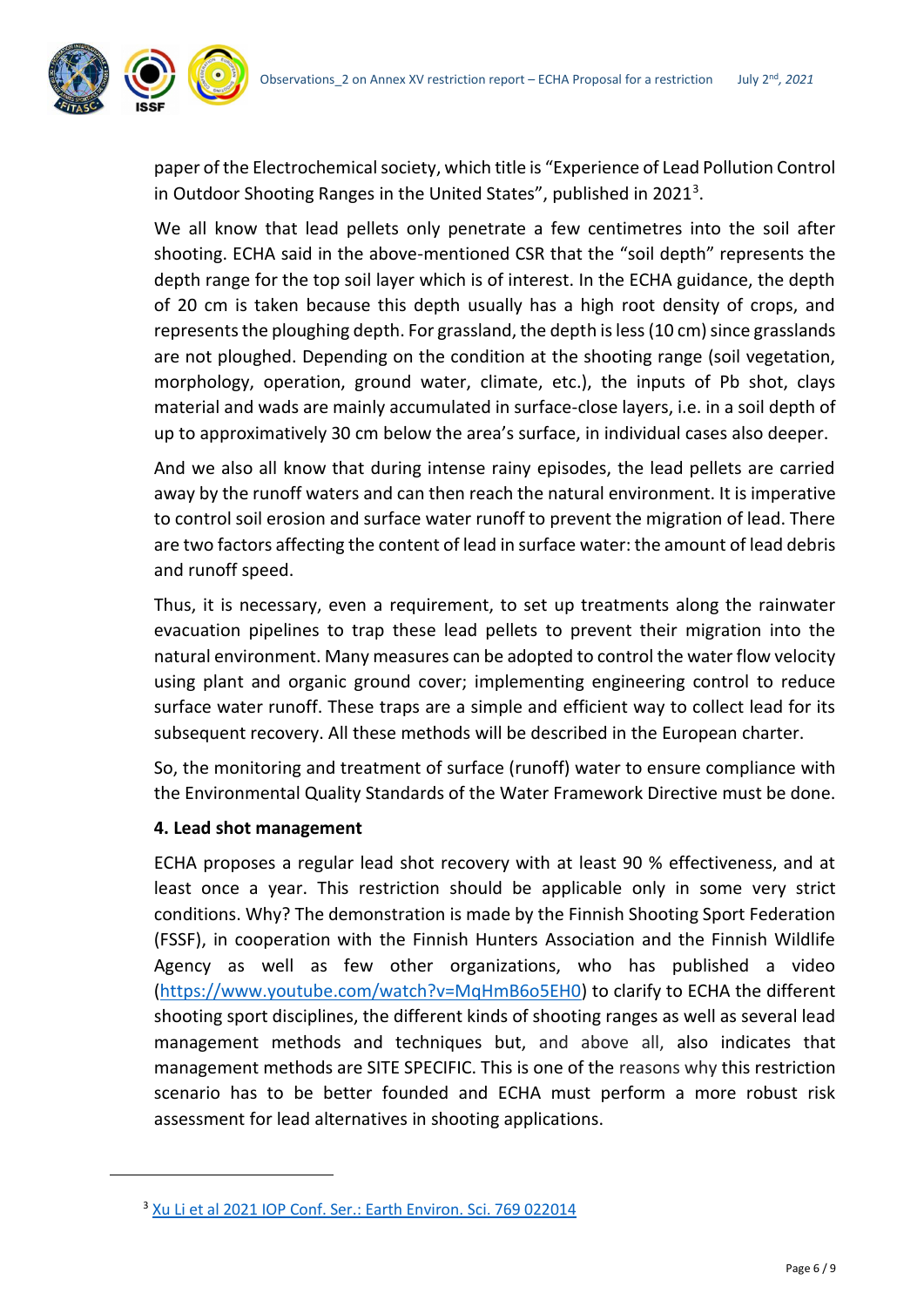

As it was mentioned above, lead pellets after firing only penetrate the soil a few centimetres. The problem of lead pollution comes, not directly from the migration of these pellets, but from the dissolution of lead and its migration *per descensum*, possibly towards the water tables. And as everyone knows, and as FITASC has chiefly demonstrated in its previous writings, one of the main factors that dominates the migration of lead in soils is pH.

The pH of the shooting area should be between 6.5 and 8.5. In this pH range, the mobility of lead is minimal and the soil does not require corrective treatment as preventive measures suffice here.

- In non-agricultural land like land of forest or moor, topsoil, closed meadows, warrens, etc. pH is generally below 6.5. While it is legally permitted to shoot lead onto these lands, the more acidic the cropland, the greater the propensity of the shot to corrode and release lead into the food chain through plant adsorption or through vertical migration toward underground water. Therefore, if no treatment of the soil is made for different valid reasons, and thus the pH remains in acidic conditions, then a regular lead shot recovery with at least 90% effectiveness, and at least once a year should be recommended. It is here only suggested to justify the value of 90%, and not to use it like a white rabbit out of a hat without scientific justification;
- Always in non-agricultural land, or in land where pH is lower than 6.5 (heather land for example), a soil treatment is required. The pH can be increased by liming the soil, i.e. by adding lime, notably limestone. Indeed, limestone reduces acidity. Liming the soil has the additional advantage of increasing soil stability. Therefore, if treatment of the soil is made e.g. by liming it, and thus the pH doesn't remain in acidic conditions then a regular lead shot recovery with at least 90 % effectiveness, and at least once a year is not useful. It does not mean that recovery is not required, but in that case the main parameter to take into account is the economic argument and thus the following question: what is the equilibrium point between money used to lime the soil and the money earned from the sale of lead after its collection? This equilibrium point should be reached after several years. FITASC will propose, in the European charter to be written, a minimum laps time for lead recovery if the soil is treated to maintain pH in neutral conditions;
- As stated, many times, ideally, the pH of the shooting area should be between 6.5 and 8.5. In this pH range, the mobility of lead is minimal (see Pourbaix diagrams) and the soil does not again require corrective treatment. So, the situation is more or less the same as the previous one, i.e. the most important parameter is the balance between lead recovery cost, without soil treatment, and the money earned from the sale of lead after its recovery? Again, this equilibrium point should be reached after several years. FITASC will also propose, in the European charter to be written, a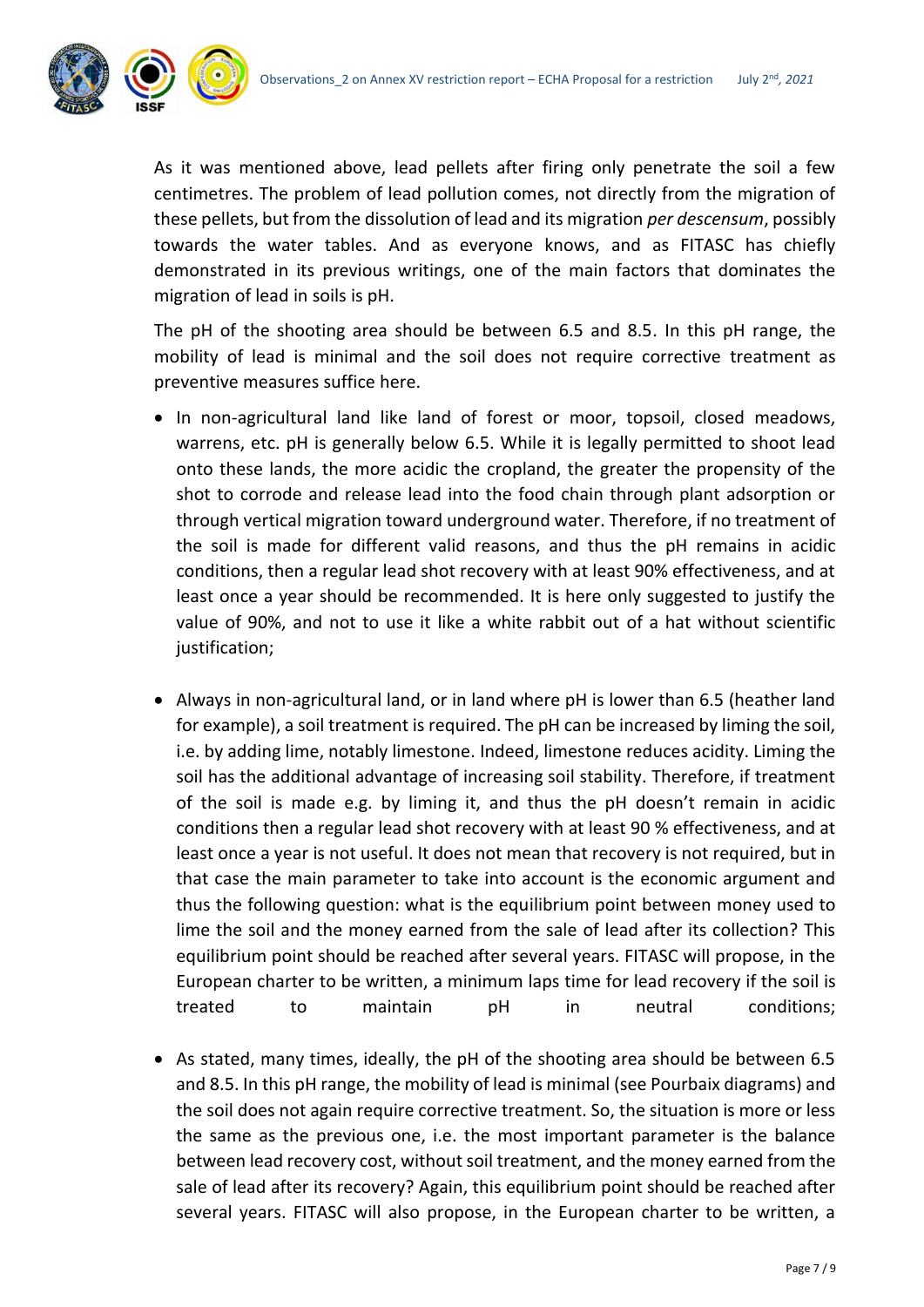

minimum laps time for lead recovery if the soil is not treated to maintain pH in neutral conditions.

#### **4. Conclusion**

The restriction of the use of lead in outdoor shooting is not the good and acceptable option.

FITASC, ISSF and others have widely demonstrated that the material proposed by ECHA as substitute to lead e.g. steel, is more dangerous for the environment and for human health.

Adjusting soil pH with the application of lime can reduce the mobility of lead in the soil, application which can be used as a maintenance measure of shooting range once a year. Depending on the type of shooting range type (trap, skeet, simulated game hunting, etc.), its surface, the quality of its soil (clayey, sandy, humus, …), etc. maintenance would be very time consuming and probably very expensive, especially if it is asked to have a daily maintenance and especially if more than 90% of lead should be recovered. Therefore, it is evident that a daily maintenance is certainly too important to require intervention every day to block the possible migration of lead (see for example the lead mechanical collection chapter in FITASC addendum, written by the ARVALIS society). If you look at the CSR of ECHA of lead in ammo dossier, and even if some data are old and sometime difficult to explain, it is written that the fraction of amount of lead available for releases to the environment (migration fractions, release fraction) is only 1% per year. On this basis, it is said that after 450 years, 99% of the lead is assumed to be released. This is a worst-case assumption dependent on a corrosion rate of 1% per year.

The lead kinetic of dissolution is very slow, a yearly maintenance is possibly required, may be a greater interval time depending on several parameters, mainly pH and pH increasing above 6.5. 90% recovery of lead seems disproportionated compared to lead kinetic of dissolution.

Therefore, FITACS/ISSF propose to work on the redaction of a "European Lead Management Charter for Sport Shooting Ranges" as proposed in the contribution document of July 2020 (chapter 9), allowing the use of lead at European shooting installations that will have adhere to and that will have committed to apply this charter.

FITACS/ISSF will also propose other actions to take care about lead migration, as shown in the film mentioned before, recommendations / preconizations which will be SITE SPECIFIC, the required conditions to avoid any contamination of soils and waters by lead will be described in the European charter.